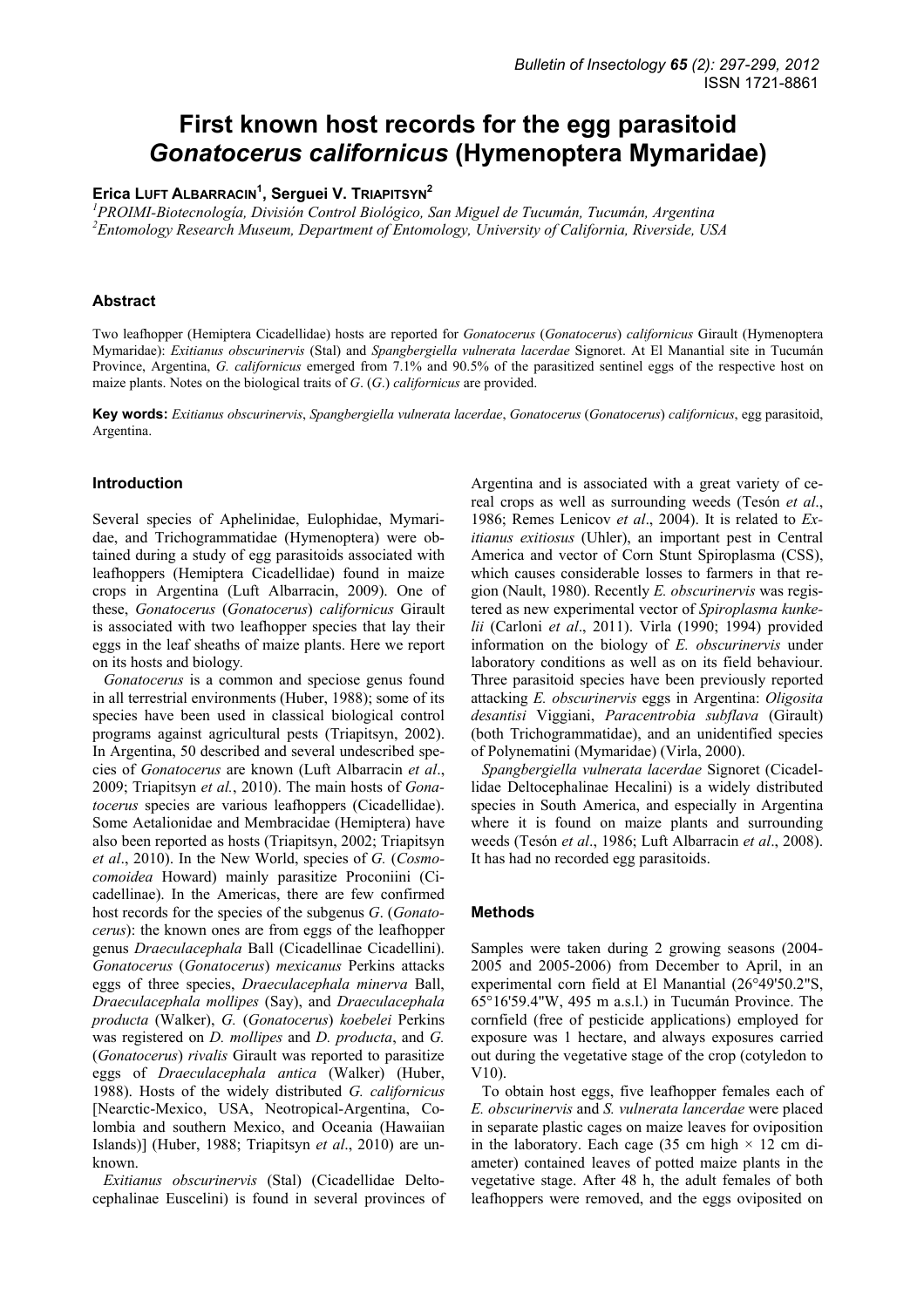each maize leaf were counted. The pots that contained these sentinel host eggs (less than 48 hours old) were then exposed to parasitism in cornfield for 3 or 4 days. The sentinels were placed in the maize field 3 m from the border and 10 m from each other. This was repeated 29 times in *E. obscurinervis* and 8 times to *S. vulnerata lancerdae*, at different sampling dates. A potted plant with eggs was considered a single replicate. The replicates were maintained in a rearing room at  $25 \pm 2$  °C.

After exposure, the pots were taken back to the laboratory and 8 days later the leaves with the exposed eggs were cut from the plant and transferred to Petri dishes containing wet tissue paper at the bottom. The dishes were then covered with a clear plastic food wrap to avoid dehydration of the eggs and leaves, and to prevent parasitoids from escaping. Parasitized eggs were checked daily to ensure leaf quality until emergence of all adult parasitoids.

Specimens were preserved in 70% ethanol and later some were point-mounted or slide-mounted in Canada balsam. Voucher specimens of *G. californicus* were deposited in the entomological collection of the Fundación e Instituto Miguel Lillo, San Miguel de Tucumán, Tucumán, Argentina (IMLA), and the Entomology Research Museum, University of California, Riverside, California, USA (UCRC).

# **Results**

Females of both leafhopper host species deposit egg masses parallel to one another in the leaf sheaths of maize plants, and the eggs are completely covered by plant tissue. These are the only two species of Cicadellidae associated with maize that lay their egg masses in the leaf sheaths of maize. The average number of eggs laid by *E. obscurinervis* was  $7.4 \pm 3.2$  (range: 4-16) and more than 70% of the egg masses examined contained 4-7 eggs. *S. vulnerata lacerdae* laid a higher average number of eggs:  $12.5 \pm 3.2$  (range: 10-22).

Of the 1,031 sentinel eggs of *E. obscurinervis* exposed in the maize field, 65.9% were parasitized. Among the nine parasitoid species that were obtained, *G. californicus* represented 7.1% of the specimens. This parasitoid was obtained in only 3 out of 29 times from the eggs exposed in the field.

Of the 264 sentinel eggs of *S*. *vulnerata lacerdae* eggs exposed, 67.4% were parasitized. Among the three parasitoid species that emerged, *G. californicus* was the most abundant with 90.5% of the specimens collected. This parasitoid was obtained in only 2 out of 8 times from the eggs exposed in the field.

The eggs parasitized by *G. californicus* turned dark eight days after field exposure.

*G. californicus* is a solitary parasitoid producing only one adult per host egg, similar to that reported for other species of *Gonatocerus* on maize plants in Tucumán Province (Virla *et al*., 2005; 2008). A single wasp emerges through a circular hole made close to the apical extremity of its host egg. In both hosts, developmental time (from oviposition to adult emergence) of *G. californicus* in the field study varied from 13 to 15 days. The sex ratio was markedly female biased (females to males): 4.7:1.

Material examined - (*G. californicus*): ARGENTINA. Tucumán, El Manantial, E. Luft Albarracin: from eggs of *E. obscurinervis*: 3-6.i.2005 [9 females, 2 males, IMLA], 10-17.i.2005 [2 females, 1 male, UCRC], 26- 29.xii.2005 [3 females, 2 males, IMLA]; from eggs of *S. vulnetata lacerdae*: 23-30.i.2006 [30 females, 8 males, IMLA; 3 females, 1 male, UCRC], 26.i-2.ii.2006 [8 females, 3 males, IMLA].

This is the first study that reports on Deltocephalinae species as hosts of *Gonatocerus* in Argentina. *G. californicus* might be a useful agent for biological control of *E. obscurinervis*, a potential pest of corn. Future studies in the laboratory may provide more biological data of this parasitoid.

## **Acknowledgements**

We thank Dr. Eduardo Virla for critically reading of the manuscript prior to its submission. This study was financially supported by a scholarship granted to the first author by the Consejo Nacional de Investigaciones Científicas y Técnicas (CONICET).

## **References**

- CARLONI E., VIRLA E., PARADELL S., CARPANE P., NOME C., LAGUNA I., GIMÉNEZ PECCI M. P., 2011.- *Exitianus obscurinervis* (Hemiptera: Cicadellidae), a new experimental vector of *Spiroplasma kunkelii*.- *Journal of Economic Entomology*, 104 (6): 1793-1799.
- HUBER J. T., 1988.- The species groups of *Gonatocerus* Nees in North America with a revision of the *sulphuripes* and *ater*  groups (Hymenoptera: Mymaridae).- *Memoirs of the Entomological Society of Canada*, 141: 1-109.
- LUFT ALBARRACIN E. B., 2009. Estudios biológicos y taxonómicos sobre parasitoides oófilos de Cicadellidae (Hemiptera: Clypeorrhyncha) presentes en el cultivo de maíz en el Noroeste argentino. 258 pp. *Tesis doctoral*, Universidad Nacional de Tucumán, Argentina.
- LUFT ALBARRACIN E., PARADELL S., VIRLA E., 2008.- Cicadellidae (Hemiptera: Auchenorrhyncha) associated to maize crops in northwestern Argentina; influence of the sowing date and phenology on the abundance and diversity.- *Maydica*, 53: 289-296.
- LUFT ALBARRACIN E., TRIAPITSYN S. V., VIRLA E. G., 2009.- Annotated key to the genera of Mymaridae (Hymenoptera: Chalcidoidea) in Argentina.- *Zootaxa*, 2129: 1-28.
- NAULT L. R., 1980.- Maize bushy stunt and corn stunt: a comparison of disease symptoms, pathogen host ranges, and vectors.- *The American Phytopatology Society*, 70: 659-662.
- REMES LENICOV A. M. MARINO DE, PARADELL S., VIRLA E., 2004.- Homóptera: Cicadellidae, pp. 331-342. In: *Catálogo de Insectos Fitófagos de la Argentina y sus plantas asociadas* (CORDO H. A., LOGARZO G., BRAUN K., DI IORIO O., Eds).- Sociedad Entomológica Argentina ediciones, Buenos Aires, Argentina.
- TESÓN A., REMES LENICOV A. M. MARINO DE, DAGOBERTO E. L., PARADELL S. L., 1986.- Fluctuaciones poblacionales de los cicadelidos que viven sobre maíz y maleza circundante en la zona de Sampacho, Córdoba, Argentina (Homoptera, Cicadellidae). - *Revista de la Sociedad Entomológica Argentina*, 44 (1): 77-84.